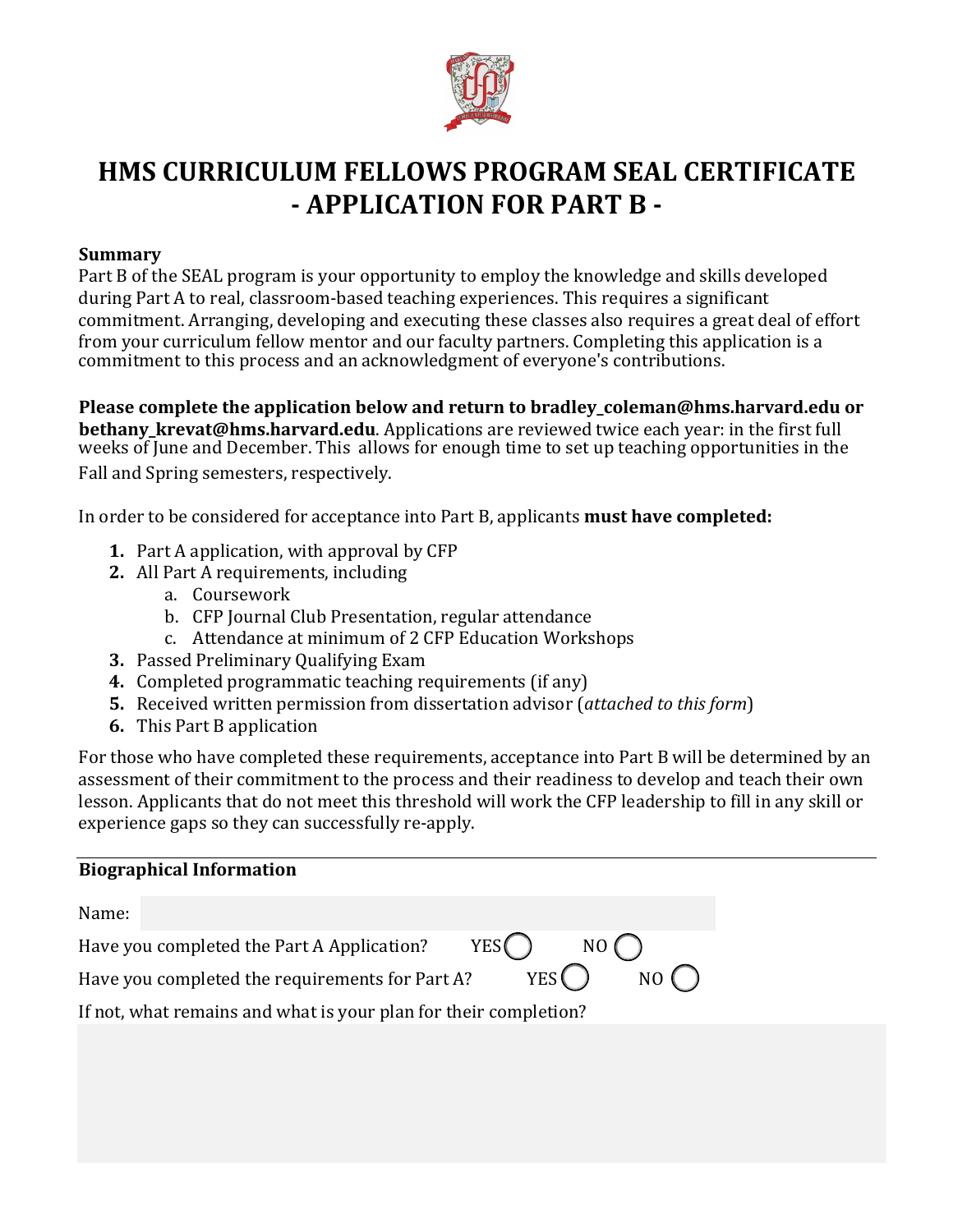Use the following page to indicate whether you completed the following SEAL Program requirements. 

| <b>Coursework</b> |                            |       |          |
|-------------------|----------------------------|-------|----------|
| Teaching 100:     | YES $\left( \quad \right)$ | NO()  | Semester |
| Teaching 101:     | YES $\left( \right)$       | NO()  | Semester |
| <b>BBS 301:</b>   | YES $\left( \right)$       | NO( ) | Semester |

# **CFP** Journal Club

In your estimation, how many CFP Journal Club meetings have you attended?

1

In the following space, provide the citation for the paper you presented in CFP Journal Club, the date it was presented and a brief (1-2 paragraph) description of the main findings of the paper and your assessment of the group's discussion.

In your estimation, how many CFP Education Workshops did you attend?

1

Briefly describe **one** workshop you attended. Comment on whether it whether you found it to be a useful experience in the present and/or whether you expect to use what you learned in the future.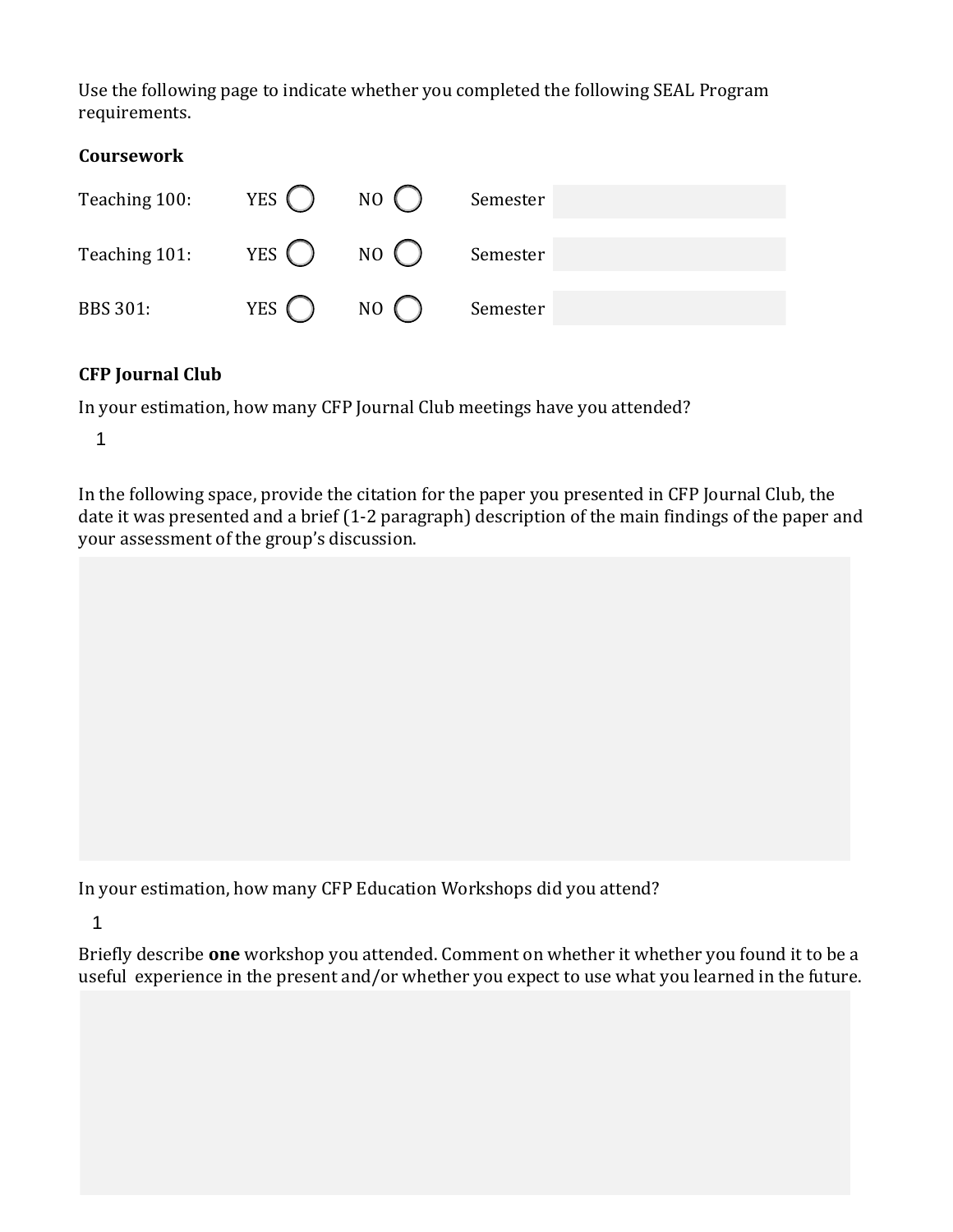Have you attended a GSES Lecture? : YES  $\bigcirc$  NO  $\bigcirc$ 

If yes, which one(s). If no, why not?

Please identify all topics or subject areas you would be feel comfortable teaching to undergraduate students. 

Do you have any colleagues or contacts at local institutions you have approached, or could potentially contact, about a potential Part B teaching opportunity? If so, please provide their information here.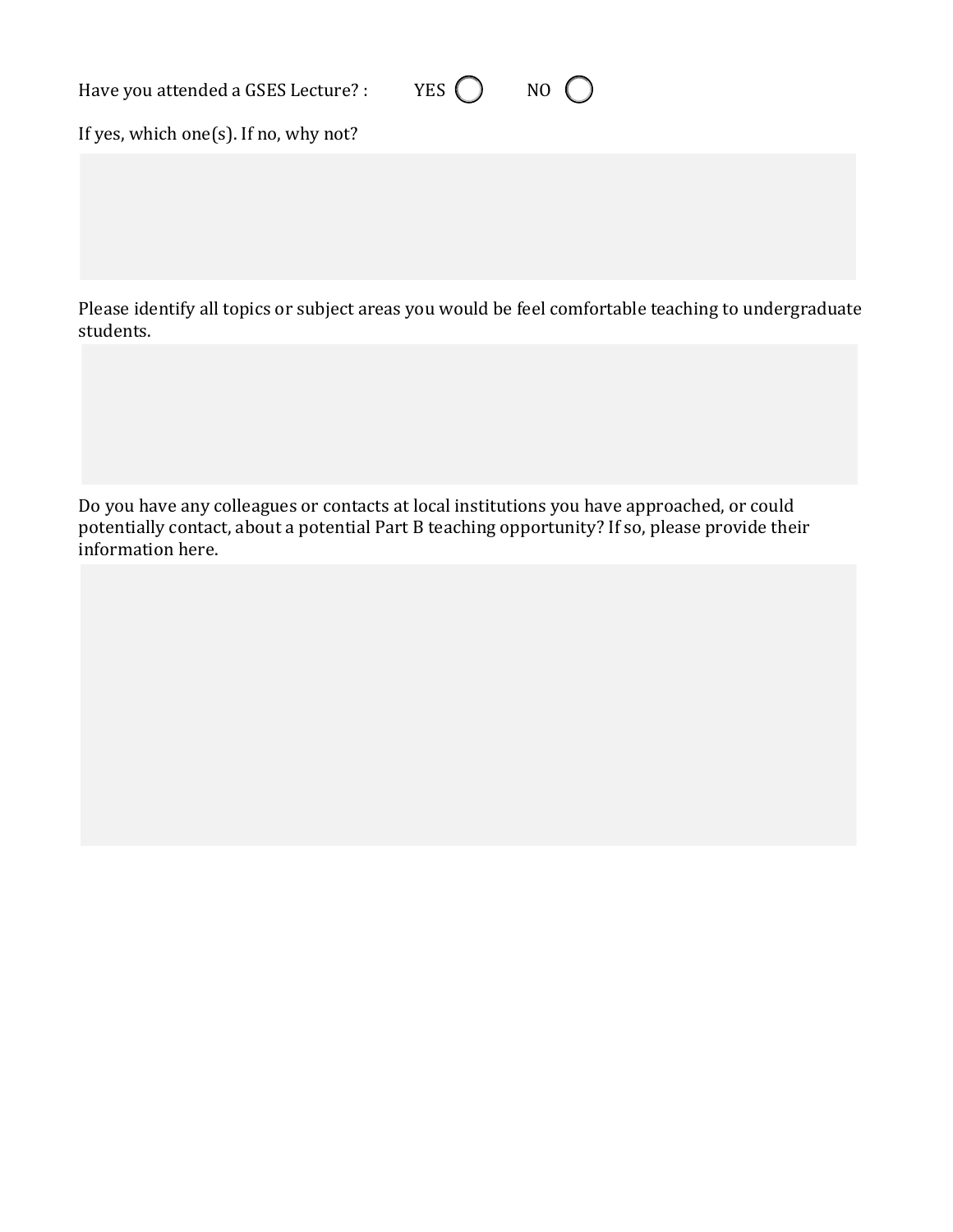#### **Attachments**

Included with this application, please attach the following:

#### **Curriculum Vitae**

Attach a CV that includes your teaching experiences and any relevant coursework. Please tailor your CV to highlight experiences relevant to teaching and learning (these might include mentoring experiences, previous coursework, workshops or conferences attended, course development experience, guest lectureships, serving as a teaching fellow or teaching assistant, leading a student outreach organization *etc*.) Wherever appropriate include a description of your responsibilities, the student population and the subject.

## **Lesson Plan**

Prepare a lesson plan for a 50-minute lesson on a topic of your choice for an undergraduate audience. Specify the undergraduate year, the course goals, the lesson-specific objectives, the hypothetical course size, and when in the schedule of the course this lesson would take place. Your lesson plan should be complete with regards to all aspects of the lesson, including any in class exercises, outlines of slides of any lecture component, and any student assignments. You should also include a short narrative of how you plan to teach this lesson and how this sample lesson plan draws upon your experiences during Part A of the SEAL Program.

## **Student-Adviser Agreement**

Provide your dissertation adviser with a copy of the "Program Description and Participant Expectations" document included in this application and have he or she sign it. You must submit a signed copy of that agreement before your application will be considered.